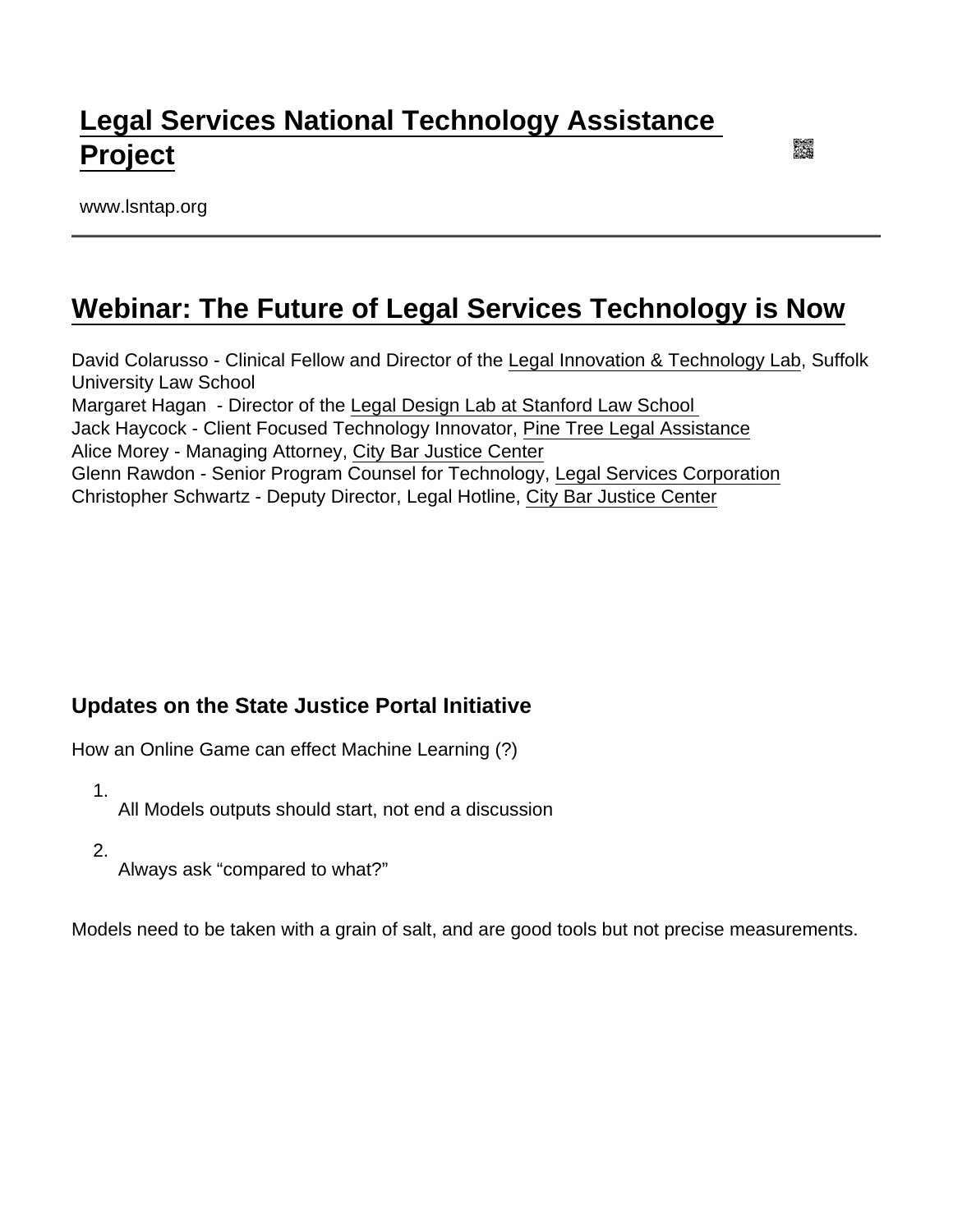

If lots of people are showing up to access the website, can we use machine learning to train a model to classify the different issues we keep have showing up in people's stories. To train these models we need well educated lawyers etc to look at these stories and classify them. Hundreds or thousands of these cases need to be reviewed and inputed.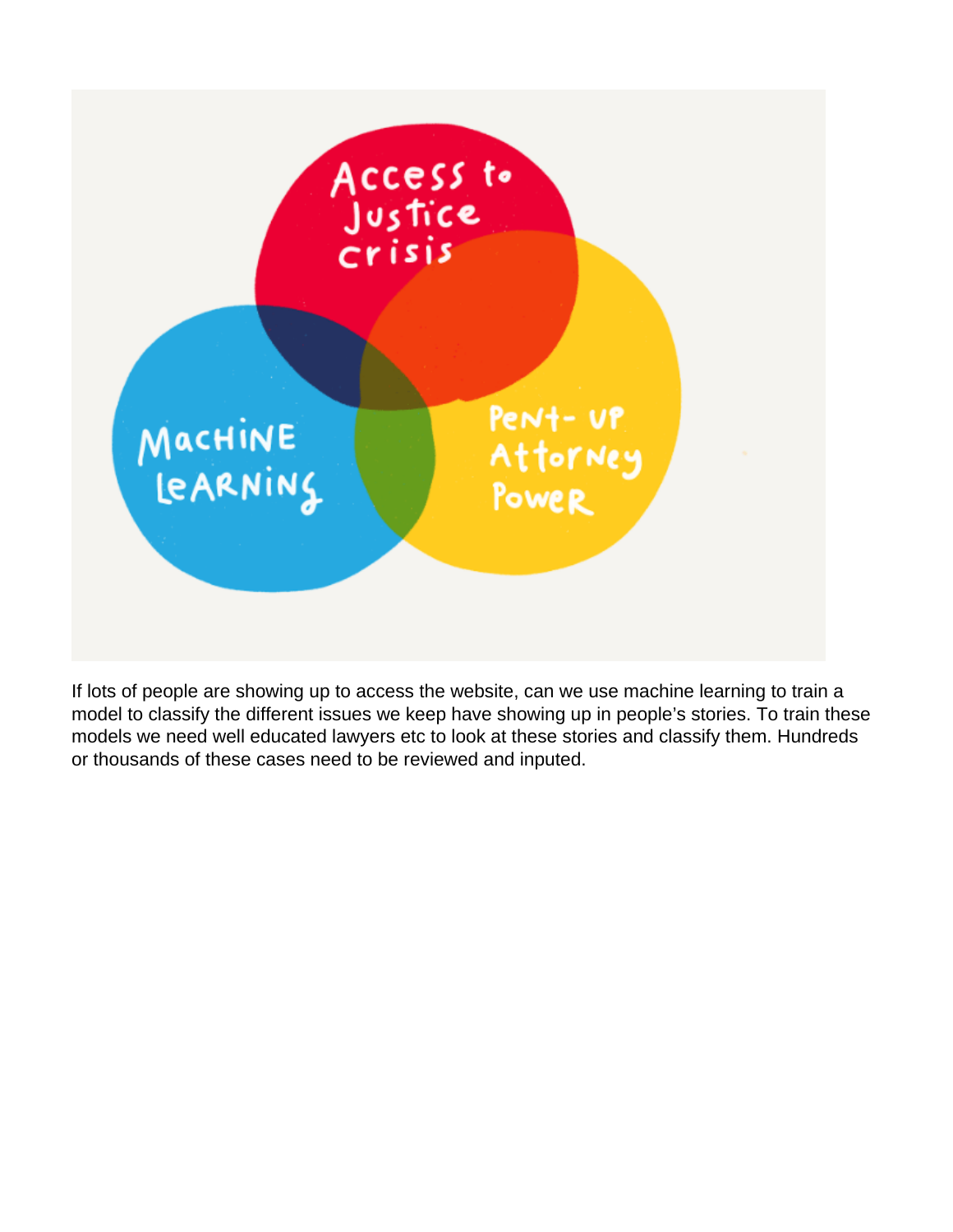

Right now with the data we have we can spot child issues etc from case studies. If you can flip a coin and do better than a model it isn't a good model, but every situation is very specific and can vary.

Not enough people are accessing proper legal resources, so how can we get people from Reddit or Ask Legal etc and get them to a resource? LearnedHands is attempting to solve this issue.

We allow people to login, see a bunch of posts and "label" them if they fit into certain categories. So you "vote" if an issue does or not exist and then you keep seeing questions.

After you have "voted" a certain number of times you are given a quality score which people can see, and you can raise or lower depending on how well you do. High quality answers give you points, low quality ones take them away. We tried to make this as fun and interactive as possible.

### **Legal Navigator Project**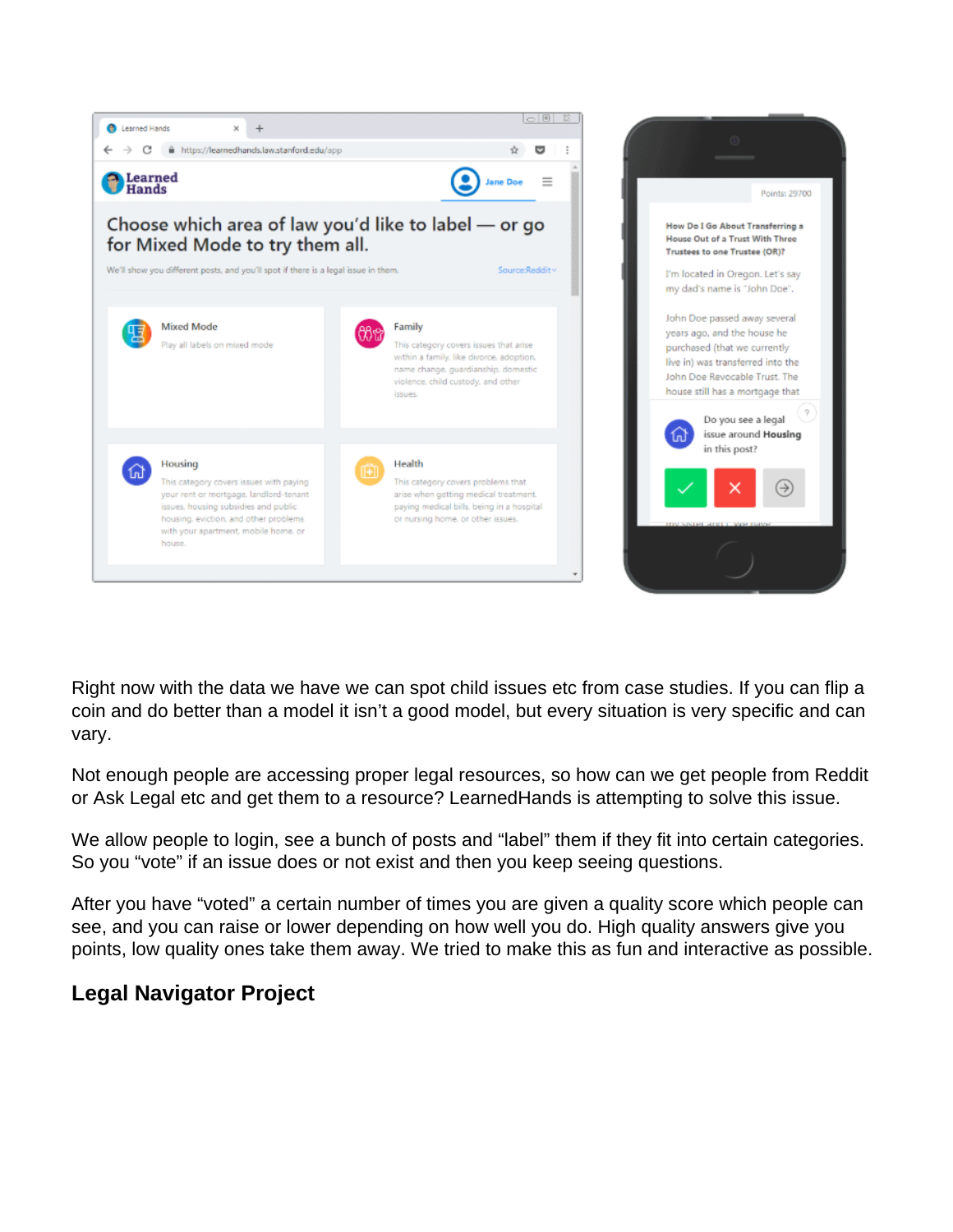# **Technical Partnerships** and Collaborations



Connecting people to local, legal and human resources, using AI and machine learning principles that will learn, and dynamically evolve over time, to meet the needs of the people we serve.

We have been doing a mobile design that will work well across platforms. The program is cloud based and designed for other jurisdictions etc can come in and use it. The experience should be curated, and user friendly. The idea is not just to give people a bunch of results but to build and refine checklists for people that will help them work through their specific legal issue.

This is integrated with other web providers.

As a case study if somebody wants to take a photo and be able upload it, this is a feature that needs to be realized.

### **How to add interactive elements to your website without knowing how to code**